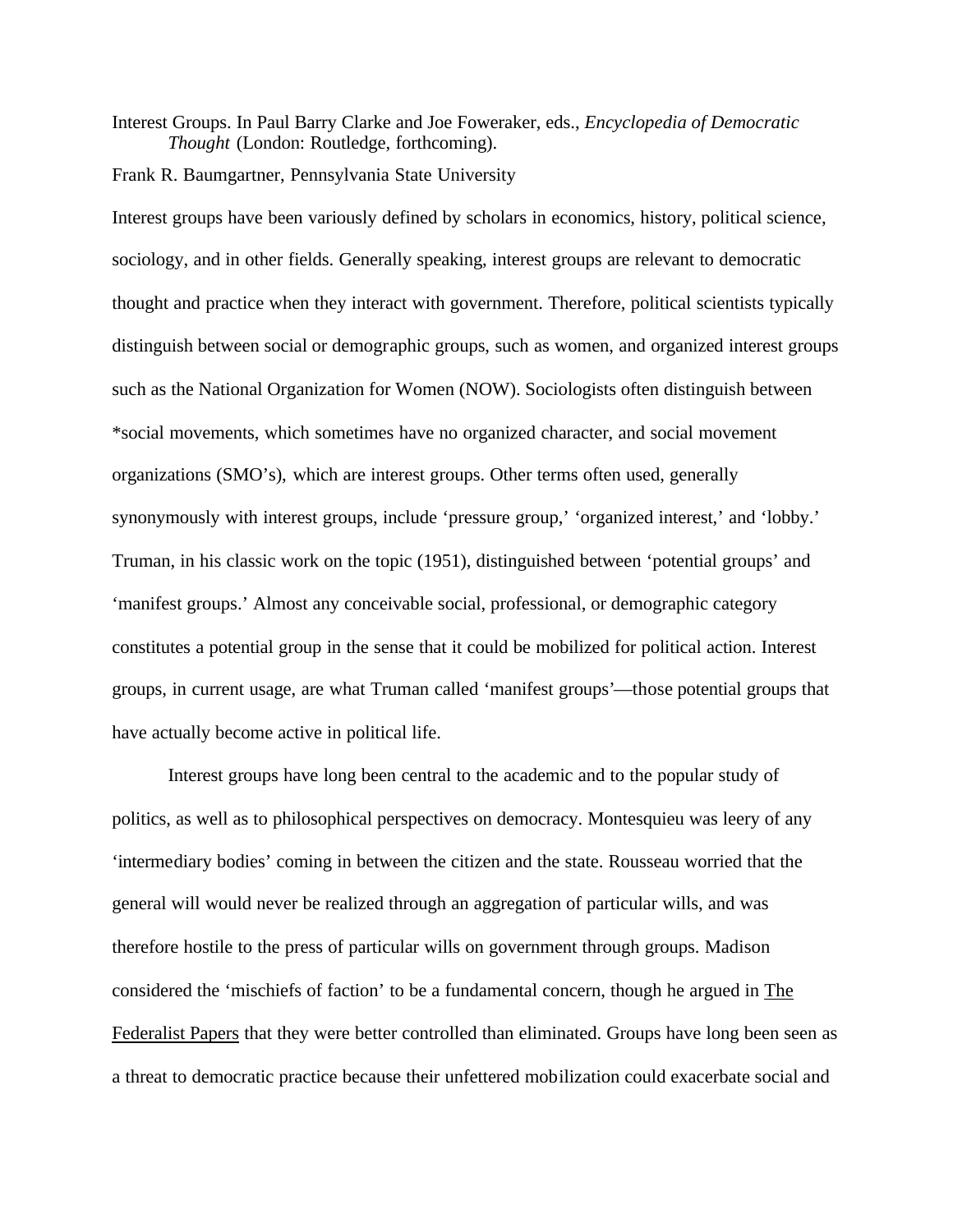economic inequalities. At the same time, they have also been seen as a guarantee of individual rights because any individual sharing concerns with like-minded individuals should be free to organize to demand redress from government. Curing the 'mischiefs of faction' by somehow limiting the freedom to form and support interest groups could be to provide a remedy that is far worse than the disease. Individual rights like free speech, freedom to associate, and freedom to petition government lead to a generally understood freedom to organize into interest groups. Groups, then, are central to philosophical perspectives on how citizens relate to government.

Groups have long been central to studies of governmental operation and to political science in general. In the immediate post-World-War-Two period, especially in the United States, a 'group approach' to politics became especially pronounced. Rather than study only the constitutionally defined powers of various institutions, political scientists turned to the 'real workings' of government through an analysis of interest groups. Here, they were guided by previous studies such as those done by Bentley (1908), Odegard (1928), Herring (1929), Schattschneider (1935), and Griffith (1939) who had begun studying the informal relations between government officials and communities of technical experts (or 'pressure groups') even earlier. By the 1950s, 'group theorists' dominated American political science: Truman's The Governmental Process (1951) reviewed the entire American political system, from voting to the courts and bureaucracy, through the lens of group activities. Dahl's Who Governs? (1961) similarly put groups at the center of the process of governance.

Groups were not only important in American political science, but in the study of comparative politics as well. Whereas the study of individual countries such as Britain, France, or Italy was affected by the 'group approach' just as studies of American politics were, most comparativists followed a slightly different track (but one that also put groups near the center of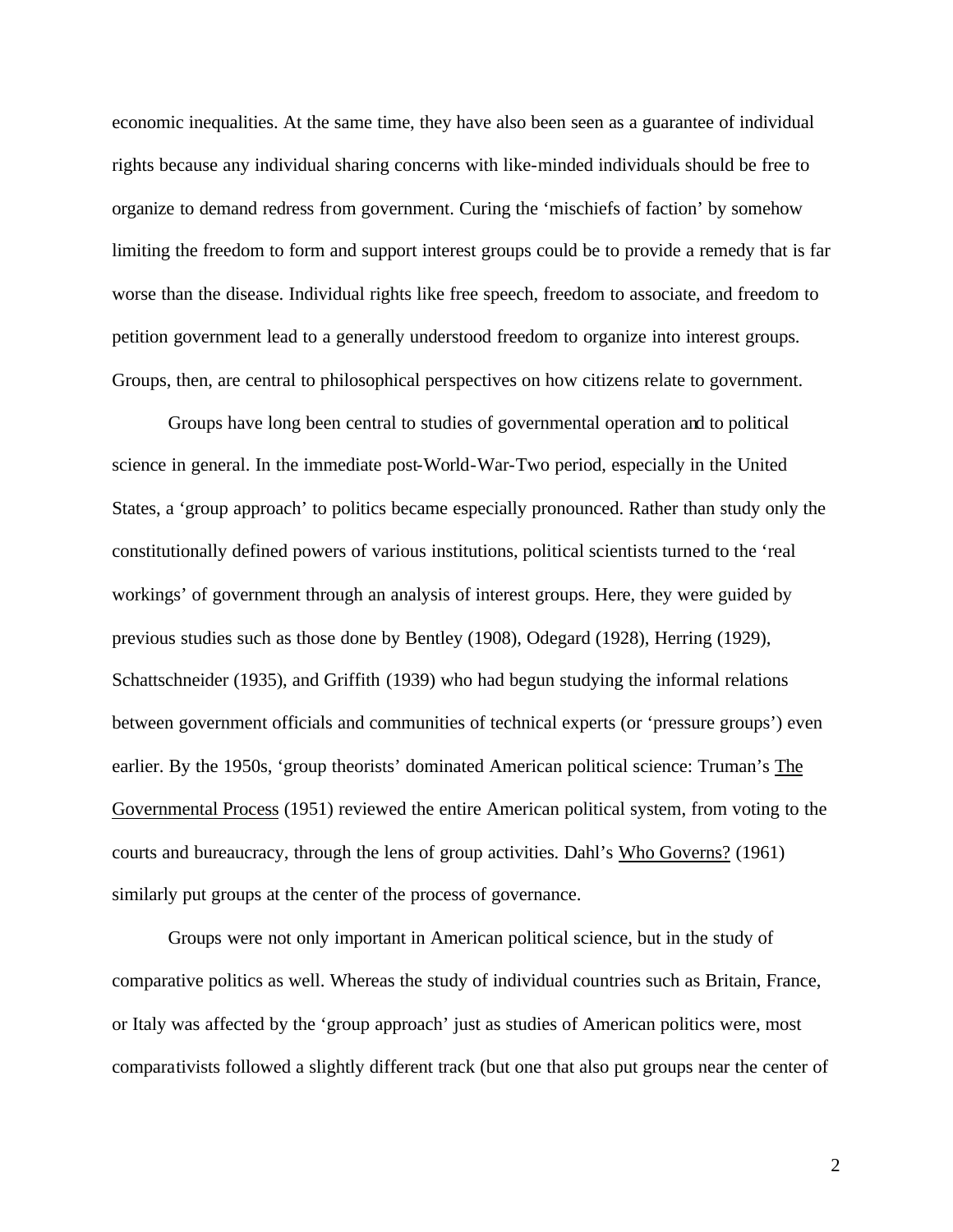things). Those studying Scandanavian countries noted the more 'corporatist' nature of the relations between organized interests and the state. Formalized, routine interactions between state officials and representatives of major social categories—interest groups—make a corporatist system especially manageable, but also quite different from a pluralist one. \*Pluralist systems were seen to involve more conflict and less control by the state over outside interests. In any case, the study of group-state relations remains a major element of comparative politics; various countries (or sectors within them) are variously described as 'corporatist,' 'pluralist,' '\*consociational,' or 'statist' (for reviews of this literature see Richardson 1982 and Schmidt 1996). Putnam's recent and influential work on Italian (1993) and American politics (1995) places interest-group participation at the center of an idea of civic engagement, harking back to the pioneering comparative work of Almond and Verba (1965) in their five-nation study of political participation. Comparativists as well as those interested in single democracies have long focused their attention on the actions of interest groups.

Probably the single most influential book on interest groups since those of Truman and Dahl is not really about groups, but about why some groups do not form. Olson's argument in The Logic of Collective Action (1965) was telling, and it had a dramatic impact on the study of interest groups: because some groups seek private goods, but others seek public goods (which will be provided to all, member of the group or not), certain types of groups are much more likely to mobilize to their full potential than others. Groups that seek public goods such as clean air, abolition of the death penalty, lower consumer costs, public access to beaches, or any other good that cannot realistically be withheld from those who do not contribute to its achievement are unlikely ever to mobilize to their full potential. Many people who share the goals of the group will simply be 'free riders,' hoping to benefit from whatever success the group may have,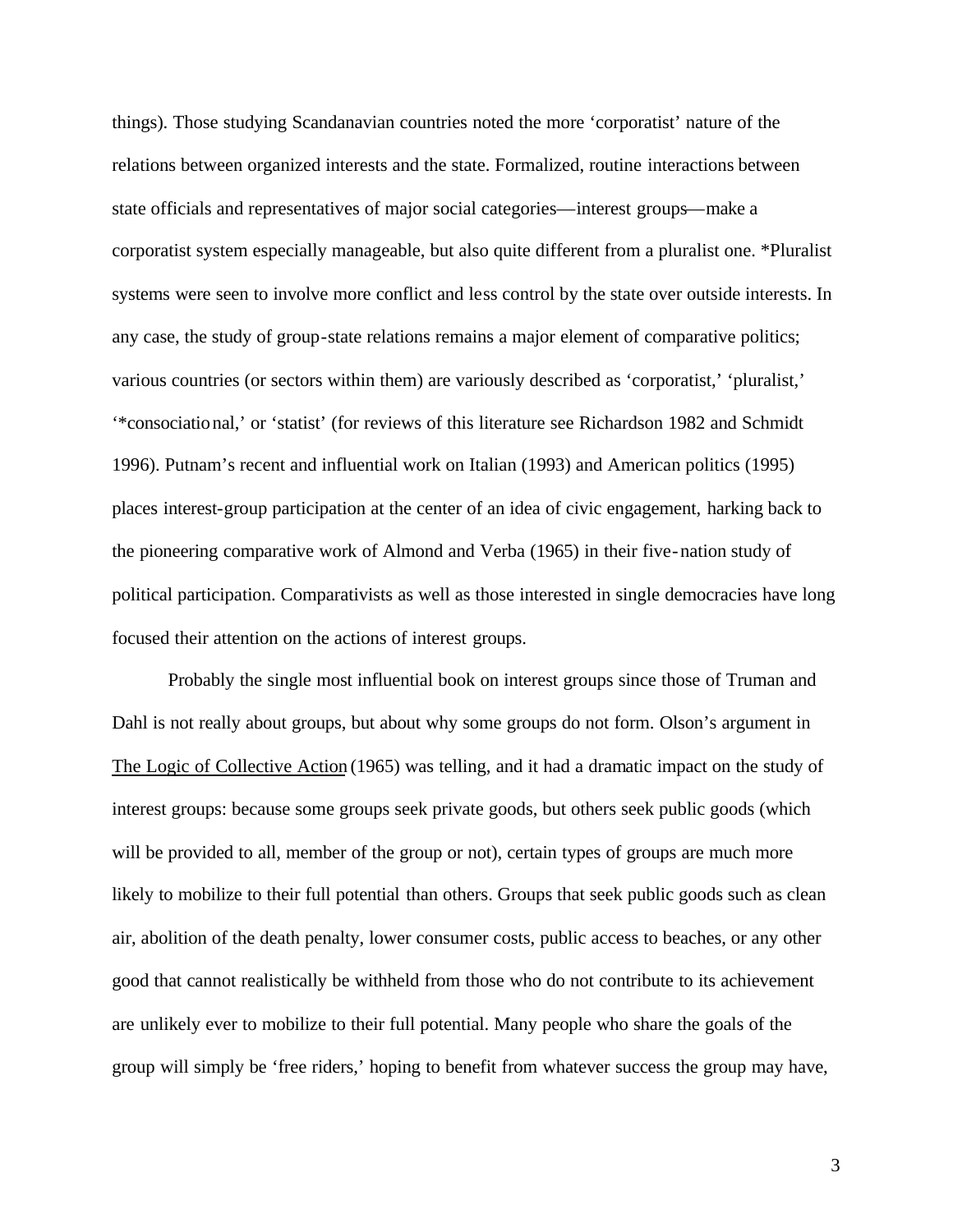but contributing nothing. On the other hand, groups that seek private selective goods that are made available only to their members will mobilize closer to their full potential, since those who do not contribute can be excluded from whatever benefit the group may gain. With this simple argument, Olson delivered a killing blow to any theory that would rely on the mobilization of citizens through groups to ensure an equitable and pluralistic representation of interests to government. Some types of groups will be chronically undermobilized, he argued, whereas others will suffer from no problems of mobilization. The resulting group system could not be considered to be fair or democratic. Olson's enunciation of the public goods problem and how it affects group mobilization has led to an enormous literature in which scholars have noted the various ways by which groups do indeed mobilize their members (see especially Schlozman and Tierney 1986; Walker 1991; Heinz et al. 1993; for a review see Baumgartner and Leech 1998, chapter 4).

Besides a significant focus on how groups mobilize the ir members, attention has been perhaps more fruitfully spent on assessing how groups go about affecting government decisions. Large numbers of studies have been done detailing the types of relations that groups develop with government officials. Studies of 'issue subsystems' have given way to studies of 'policy networks' as scholars have noted that cosy subsystems with only a few specialized experts involved have often been replaced by more complicated systems where participants come and go, where conflict among participants can be quite common, and where policy influence depends on the actions and views of many other participants. Significant studies of the policy role of groups have included those of Heclo (1978), Walker (1991), and Heinz et al. (1993) in the United States; Wilson (1987) and Schmidt (1996) in France; and Richarson and Jordan (1979) in Britain (for a review see Baumgartner and Leech 1998).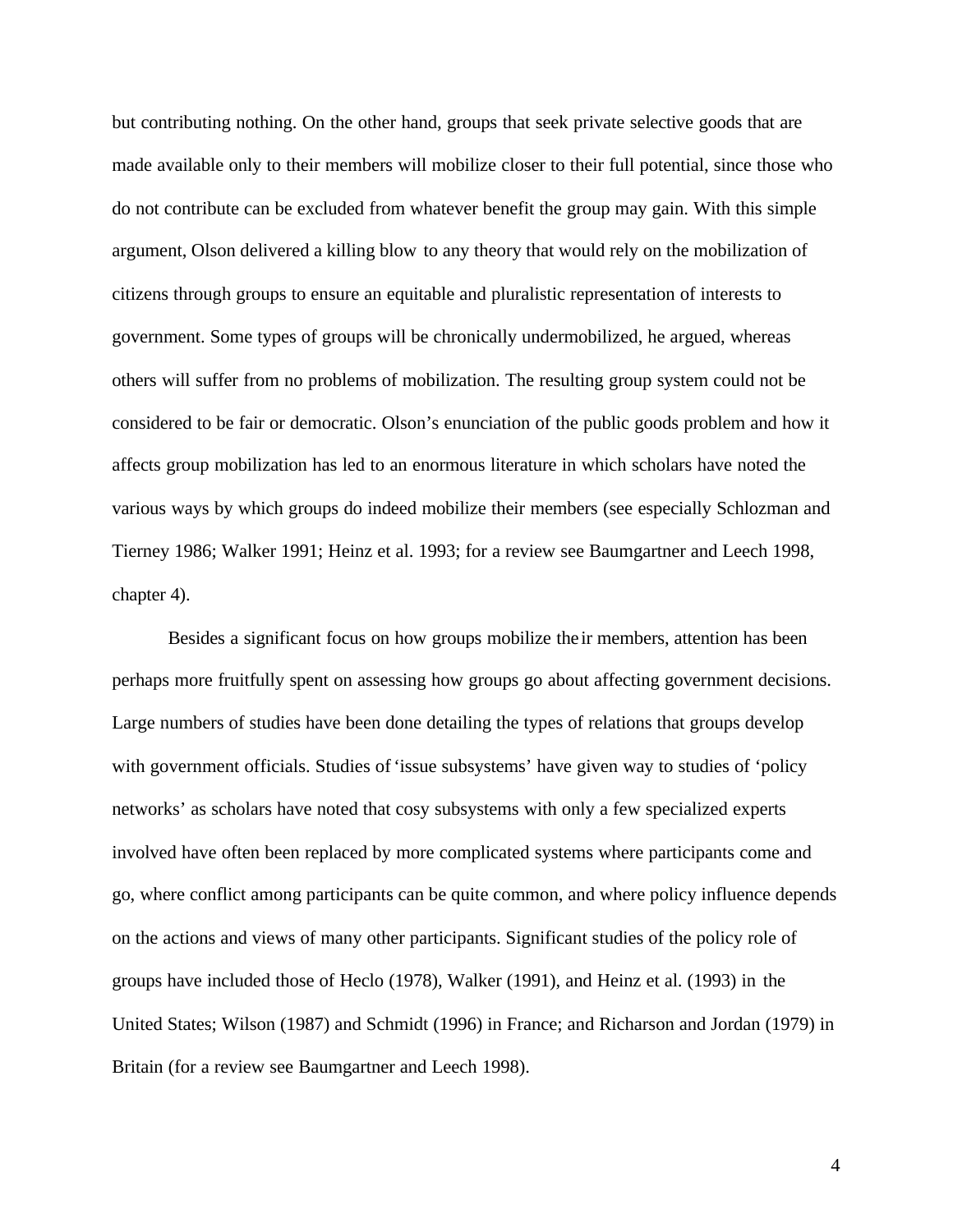American scholars interested in the roles and impact of groups have been affected by the Federal Election Campaign Act. This requires contributors to election campaigns for federal offices to report their contributions publicly. Further, it limits the amount of money individuals and organizations can give, and requires the formation of \*Political Action Committees (PACs) for those organizations wishing to play an active role in campaign contributions. The requirement that these contributions be made public (along with the massive amounts of money spent) has lead to a large literature in which scholars have attempted to link PAC (interest group) spending on elections with impacts on election outcomes or on the voting decisions of sitting legislators. To date, this literature has been quite inconclusive (see Baumgartner and Leech 1998, chapter 7 for a more complete review). While it is clear that interest groups affect both elections and voting decisions in legislatures through their lobbying and campaign contributions, demonstrating this effect empirically while controlling for the efforts of groups on the opposite side of the conflict has proven extremely difficult. One recent and well organized study (Berry 1999) noted how public- and consumer-oriented interest groups were often able to push their issues onto the political agenda. Increasingly over the past three decades, Berry found that such groups could put wealthy business organizations on the defensive. Of course, measuring influence is difficult, so studies of lobbying have had difficulty determining the impact of various lobbying activities. Still, Berry showed quite conclusively that money is not the only thing that counts (see also Kollman 1998; for a contrary view see West and Loomis 1999).

Interest groups have played and will continue to play fundamental roles in all democratic systems. While the term is often used with a pejorative connotation, most understand that many unassailably beneficial groups are nonetheless 'interest groups.' Charities fighting for more money to cure heart disease are 'special interests' just as much as auto manufacturers lobbying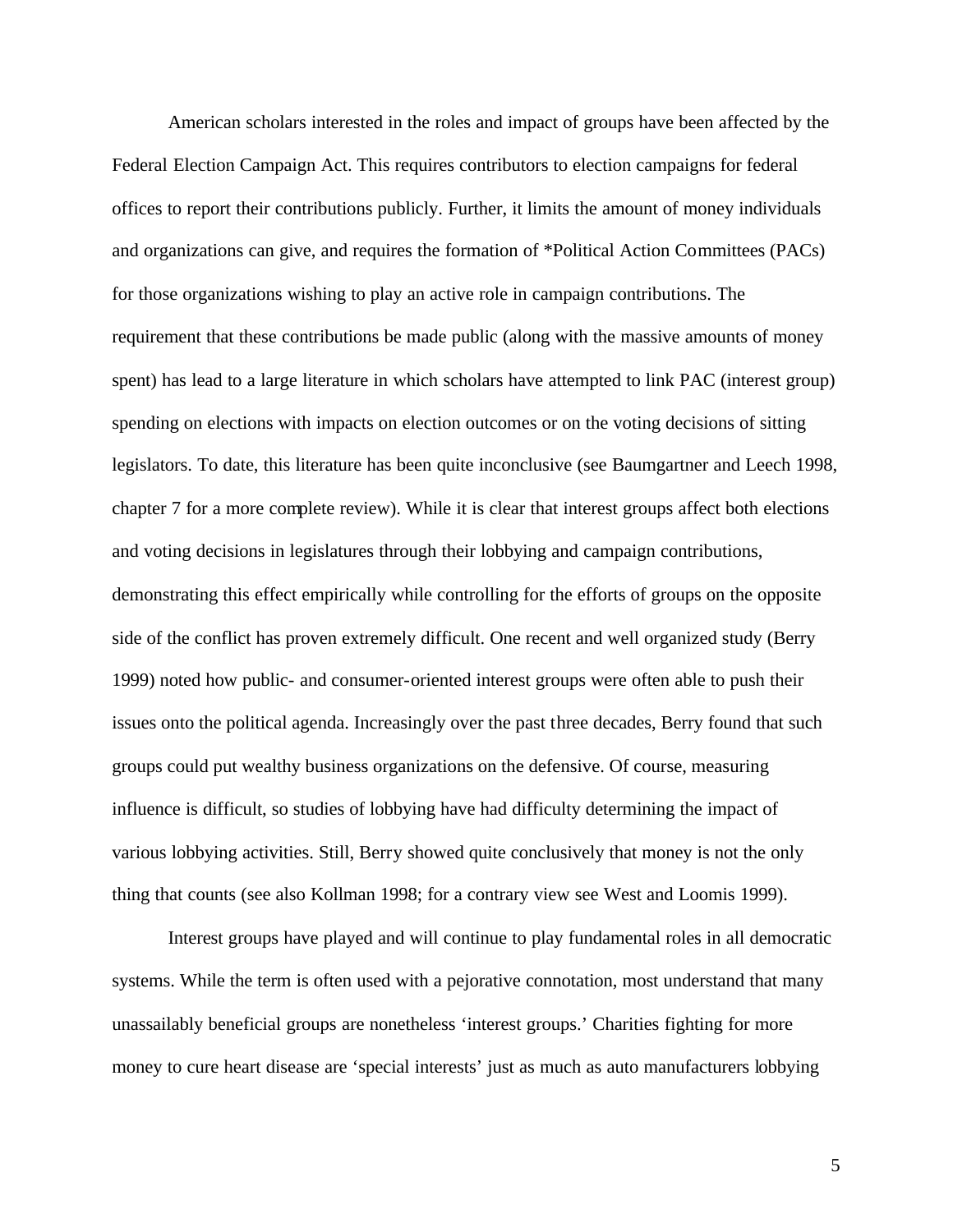for increased smog emissions allowances. One's view of what is a 'special interest' and what is a 'public interest group' often depends on the groups to which one belongs. All can agree, however, that no understanding of democratic politics can be complete without a full understanding of the roles of interest groups.

Frank R. Baumgartner

Pennsylvania State Universtity

See also: consociationalism, pluralism, Political Action Committees, social movements

## references and further reading

Almond, G.A., and Verba, S. (1965) The Civic Culture, Boston: Little, Brown.

Baumgartner, F.R., and Leech, B.L. (1996) Basic Interests: The Importance of Groups in Politics and in Political Science, Princeton: Princeton University Press.

Bentley, A.F. (1908) The Process of Government, Chicago: University of Chicago Press.

Berry, J.M. (1999) The New Liberalism, Washington: Brookings.

Dahl, R.A. (1961) Who Governs? New Haven: Yale University Press.

Griffith, E.S. (1939) The Impasse of Democracy, New York: Harrison-Hilton.

- Heclo, H. (1978) 'Issue Networks and the Executive Establishment' in A. King (ed.) The New American Political System, Washington: American Enterprise Institute.
- Heinz, J.P., Laumann, E.O., Nelson, R.L., and Salisbury, R.H. (1993) The Hollow Core: Private Interests in National Policymaking, Cambridge: Harvard University Press.